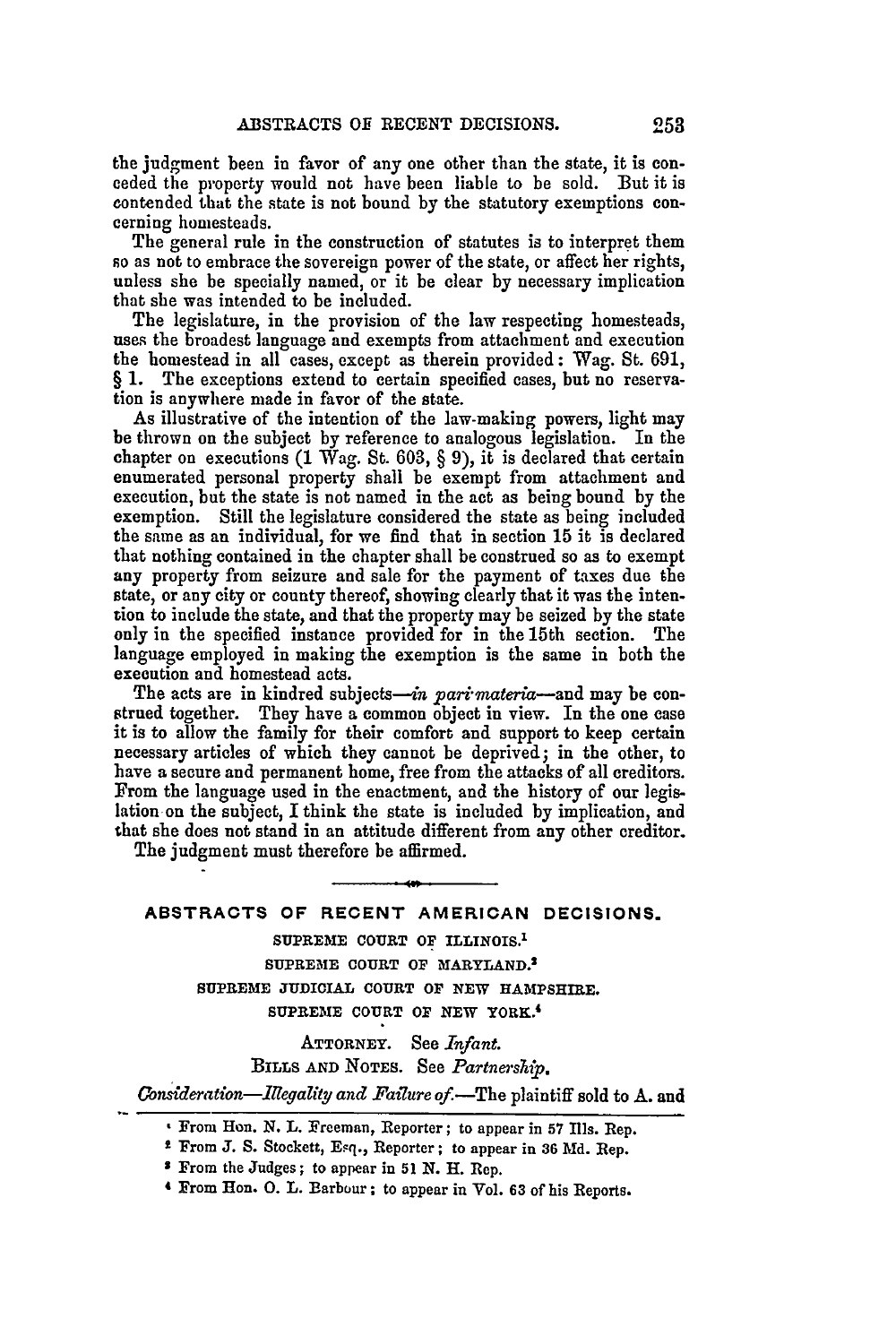B. his stock of goods, consisting in part of spirituous liquors, and took the note of **A.** for the price. A. afterwards sold his interest in the stock to B., and the plaintiff thereupon gave up **A.'s** note and took the note of B for the amount. This note was afterwards surrendered, and the note in suit, signed by B., with a surety, taken in its place. *Held,* that the surrender of A.'s note furnished no sufficient consideration for the note or B. **;** and that the note sued must fiil for want of consideration; also, that the plaintiff could not apply money paid generally upon the notes to extinguish that part resting upon an illegal consideration so as to leave the balance good: *Gammon v. Plaisted, 51* **N.** *H.*

## CONSTITUTIONAL LAW. See *Statutes.*

### CORPORATION.

*Equity Pleading-Multifariousness-Right of Stockholders in a Munufacturing Company to invoke the aid of a Court of Equity to compel the Payment of unpaid Subscriptions.-The objection of multifa*riousness to a bill in equity, must be confined to cases where the demand against each particular defendant is entirely distinct and separate in the subject-matter from that in which other defendants are interested, and does not apply where there is a common liability in the defendants, and a common, although not a co-extensive, interest in the complainants: *Fiery* v. *Emmert,* **36 Md.**

A bill was filed in equity by shareholders in a manufacturing company, incorporated under the general incorporation law, against other shareholders, for the purpose of ascertaining the amount of capital subscribed, by whom subscribed, the amounts paid thereon, by whom paid, and to enforce the payment of the same; to ascertain the debts of the company, for the payment of which the stockholders were liable, under the act of incorporation, to the amount of capital stock subscribed by them respectively, and on account of which suits had already been instituted against the complainants, and to compel a ratable contribution by all the stockholders towards the payment of the same. On a general demurrer to the bill, it was *held*: Ist. That in regard to the several matters charged in the bill, the complainants and defendants had a com-<br>mon interest and a common liability, to the extent of their individual subscriptions, and the bill therefore was not multifarious; 2d. That the bill having alleged that the entire amount of the capital stock of the company was not subscribed, it ought to have charged that the several stockholders, defendants, had, by their participation in the organization of the company, or by other acts, waived their right to rely upon such partial subscription of the capital stock as a defence to their liability, and the failure to so charge was a fatal defect in the bill; 3d. That the corporation ought also to have been made a party to the suit: *Id.*

## DEBTOR AND CREDITOR. See *Homestead*.

*Order to pay to third Person.-A* written order **by** a creditor upon his debtor, requesting him to pay to a third person, is an equitable assignment of a chose in action, which a court of law (the debtor having received notice of the assignment), will recognise and enforce **:** *Conway v. Cutfing,* 51 *N.* H.

No particular form of words is essential to the validity of such an as-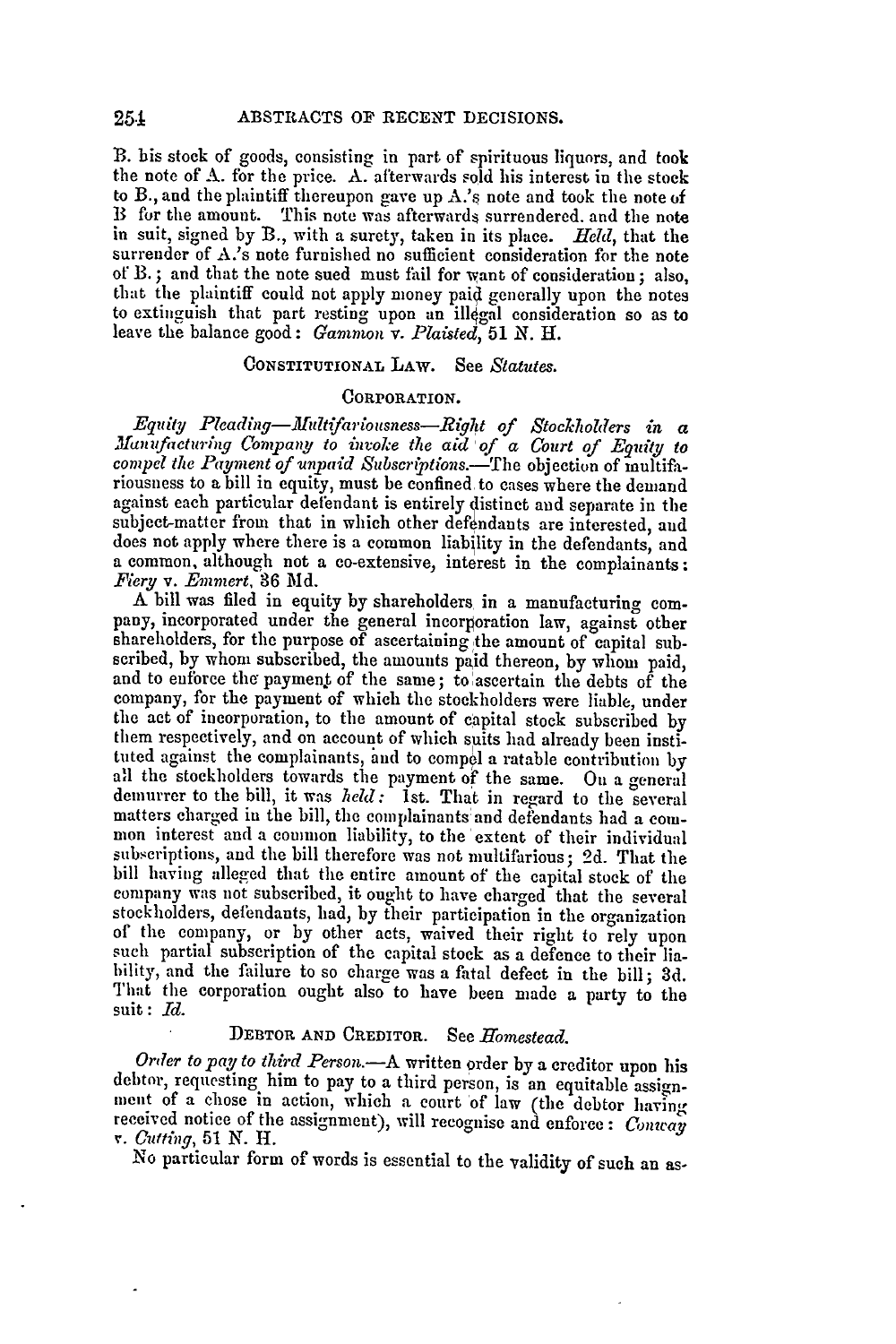signment; neither is the express assent of the debtor thereto required in order to establish his liability to pay the debt to the assignee: *Id.*

**EQUITY.** See *Corporation; Homestead; Vendor and Purchaser.*

#### ESTOPPEL.

Title-Equity.-When a party assists another in the sale of property the legal title to which is in the seller, and recommends the title as being good in the vendor, such party thus assisting the sale will not be permitted to set up a secret equitable title in himself against such purchaser thus induced to buy and pay for the property: *Winchell v. Edwards,* 57 Ills.

#### .ThIDENCE.

*Destruction of by Parties.*—Where a party is proved to have suppressed any species of evidence, or to have destroyed or defaced any written instrument, a presumption arises that had the truth appeared it would have been against his interest, and the fabrication of evidence raises a presumption against the party doing so, no less than when evidence has been suppressed or withheld: *Winchell* v. *Edwards,* 57 Ills.

*Experts.*—In an action for loss claimed to be covered by a policy of in-<br>surance the opinion of a witness not an expert, as to the value of a stock of goods in a store, is not admissible; and whether he is an expert or not is a question of fact for the judge who tries the cause, and not sub**ject** to revision: *Taylor v. Ins. Co.,* 51 N. H.

*Written Instruments—Attesting Witnesses.*—Where one who has signed his name as an attesting witness to the execution of an instrument did so without the knowledge or consent of the parties, the instrument may be proved as if there were no subscribing witness : *Sherwood v. Pratt,* 63 Barb.

The signature of a subscribing witness is not conclusive upon the parties to the instrument. It is only *prima facie* evidence that the witness was called in by them; and the presumption arising from it may be contradicted : *Id.*

And for that purpose, parol testimony may be received; the object of the proof not being to contradict or vary the written agreement, but merely to show that its execution was not attested in a particular way: *Id.*

#### FRAUDS, **STATUTE OF.** See *Sale.*

## HIGHWAY.

*Responsibility of County Commissioners for Injuries arising from the Condition of the Public Roads.*—Where, in consequence of the condition of the public roads of a county, a wagon and carriage are injured, the owner thereof is entitled to recover from the county commissioners damages for such injury, provided he used due care and caution whilst travelling over the roads: *County Commissioners v. Gibson,* **36 Md.**

The right of action against the county commissioners for injuries **re.** sulting from the condition of the public roads, is not taken away by the 8th section of the Act of 1868, ch. 299, which permits the bond of a road supervisor, given for the faithful performance of his duties, to be put in suit for the benefit of any person who may suffer by the neglect **of** such supervisor to keep the roads in his district in proper order: *Id.*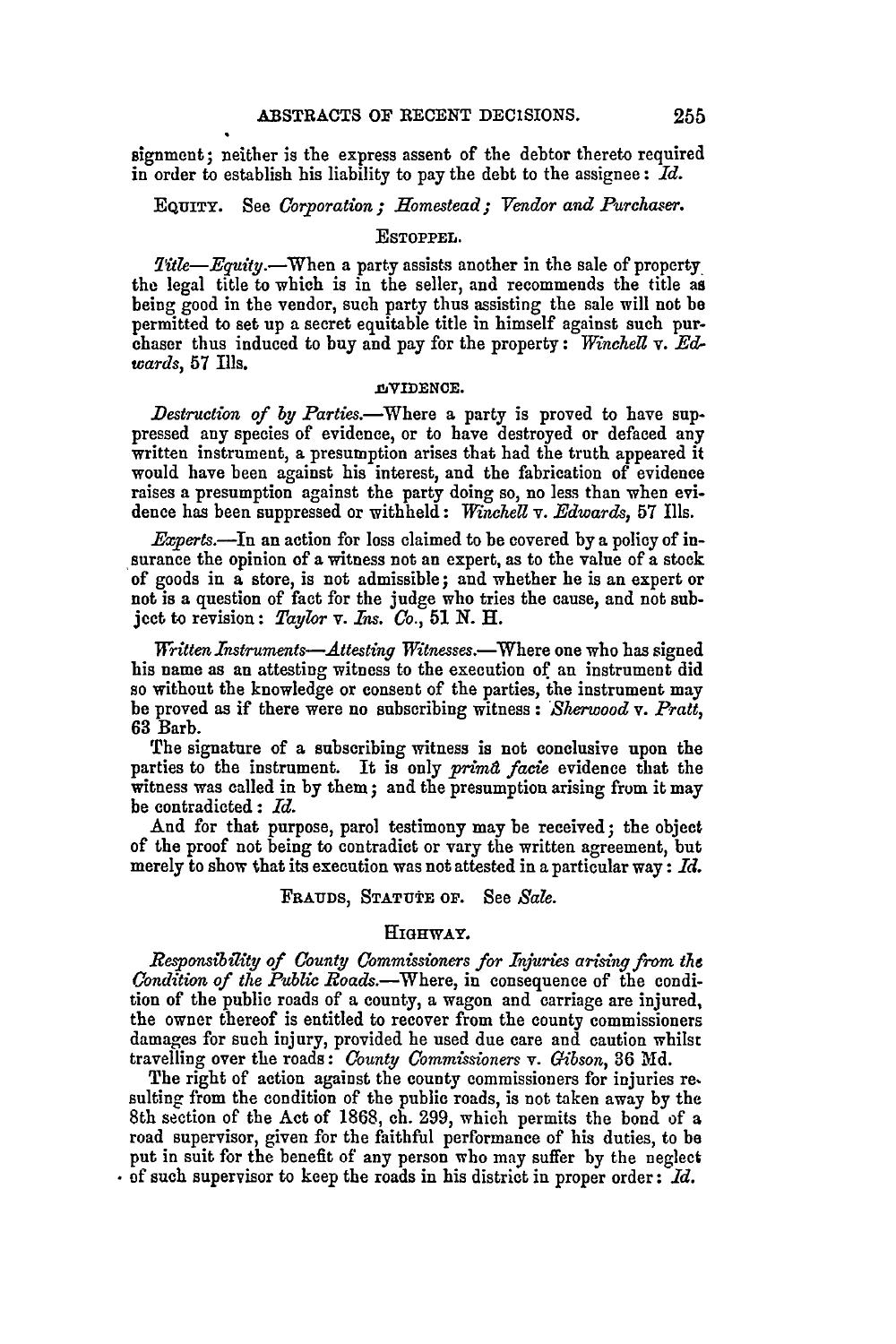#### **HOMESTEAD.**

Defin *ition-Head of a Fam* ily.-The family homestead is the residence or dwelling-place of a family: *Barn e1 v. Leeds,* 51 N. H.

A widower, having a minor child residing with him and supported by hiin, at his own dwelling-place, is the "head of a faimily," within the meaning of the Homestead Act of 1851, and as such is secured by the law of **1851** in the possession, enjoyment of, and entitled to a homestead right to the extent of five hundred dollars in value, exempt from attachment aud levy or sale on execution: *Id.*

This right thus acquired is not lost or destroyed by the arrival of his only child at years of majority, and the removal of the child from the homestead, the father still continuing to occupy the premises as his own dwelling-place and home: *Id.*

A debtor's right of homestead is not lost nor waived by the debtor's neglect to make application to an officer levying an execution upon his lands, to have such homestead set off to him, as provided by § 3 of the Homestead Act [of 1851]: *Id.*

An execution may properly be extended upon real estate in which a right of homestead exists, subject to such right of the debtor, in case the debtor (or his wife, if the debtor has a faamily) does not make application to the officer executing the writ to have a homestead set off tc him in severalty: *Id.*

A creditor, causing the real estate of a debtor to be set off on execu- tion, subject to a family homestead, is estopped to deny the validity of the debtor's then existing homestead right : *Md.*

The right of homestead, before the same has been set off and assigned, is not such an estate or interest in the land wherein it exists as will bar a writ of entry therefor by a creditor who has levied an execution thereon, subject to the debtor's homestead right: Id.

Where a creditor causes the estate of his debtor, of greater value than the homestead right of the latter therein, to be set off on execution. subject to such homestead right, the creditor and the debtor, after the levy of the creditor's execution, and before any proceedings by either for a separation and assignment of their respective interests, are tenants in common of the estate: *Id.*

**A** creditor levied an execution on the estate of his debtor, and caused the same to be set off to him in part satisfaction of his execution, subject to a family homestead. He subsequently brought a writ of entry to recover the premises thus set off, and had judgment thereon fbr a writ of possession, subject to the defendant's homestead of **\$500.** Upon petition by the creditor for partition, *held,* that the committee appointed to make such partition should assign to the debtor, by metes and bounds, so much of the estate as they might find to have been of the value of \$500 on the date of the completion of the levy thereon, not at the time when partition is made: *Id.*

*Titlc-Lease.-The* benefits of the homestead law are not confined to an ownership in fee, but attach to the house and lot in which the debtor has such a term as may be sold on execution. The object of the statute is to protect the owner and his family in a lome. free fron sale under judgment or decree; and a tenant for years is as clearly within the reason of' the statute, as the owner of a larger estate. The statute was designed to protect estates liable to sale on execution or decree, and a term for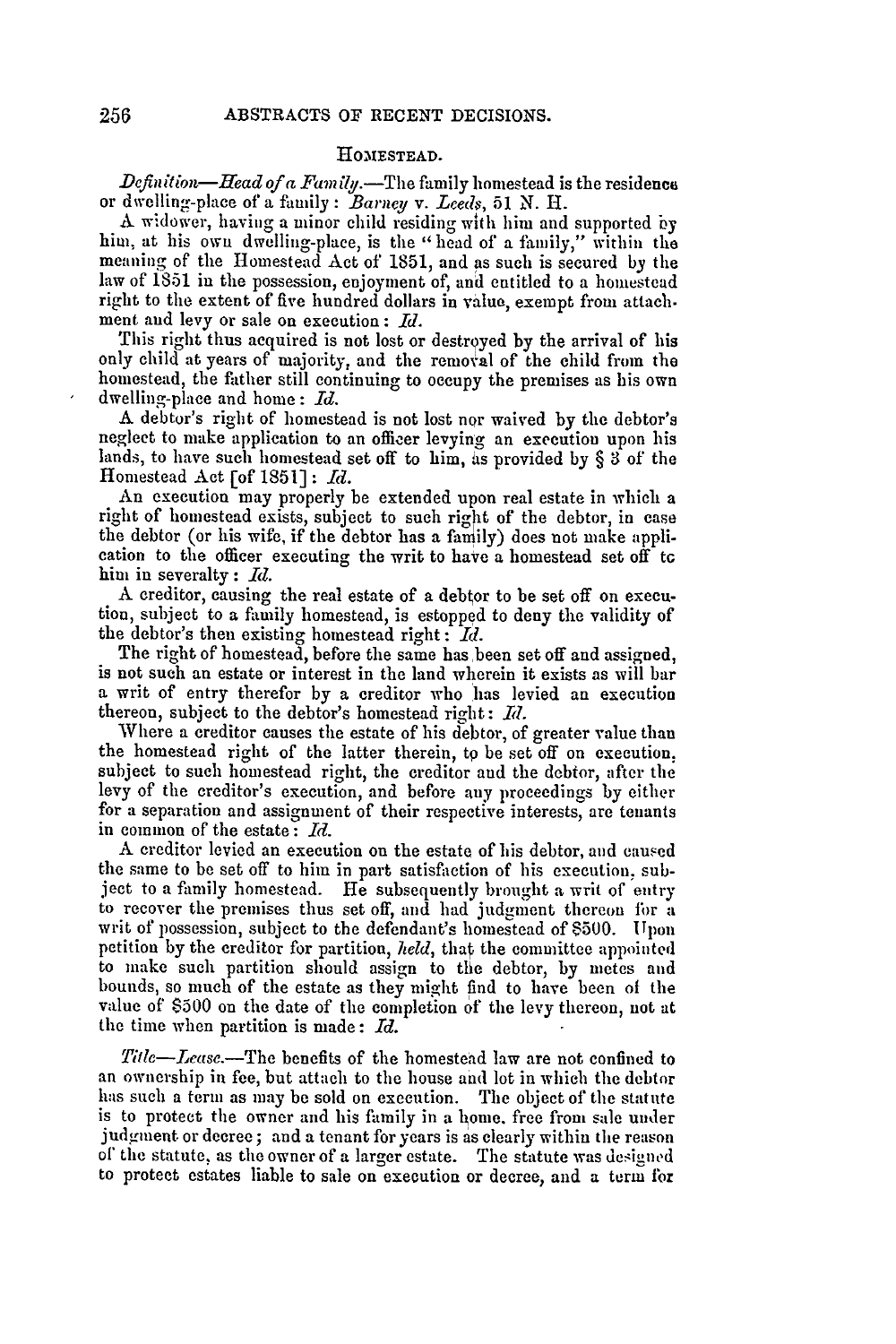years is such an estate. The owner of a term for years, is an owner to that extent: *Conklin v. Foster,* **57** Ills.

The owner of a homestead, although a judgment-debtor, may sell and convey his homestead, and the purchaser will take the title free from any lien of the judgment, as property thus situated is not liable to levy and sale, and no lien of a judgment attaches to it: *Id.*

A house erected upon ground held under a lease, is annexed to and iorms a part of the leasehold estate. The house is not, of itself, a separate chattel, but it, with the lease on the ground, forms a chattel real; and not being naturally divisible, it is not regular for the officer to sever the house from the term to which it is annexed: *Id.*

A sheriff has no power to levy on and sell houses, timber or ornamental trees, and sever them from the fee: *Id.*

Although a sale of the house, situated on leased ground, owned and occupied as a homestead, under an execution, confers no title, still it being a cloud on the title, equity will take jurisdiction to remove the cloud, especially when the purchaser under the execution is in possession, and threatens to remove the house, and thus commit waste: *Id.*

The court, having acquired jurisdiction for other purposes, will proceed to do complete justice, and, in such case, give rents against the purchaser under the execution, for the time the property was occupied **by** him: *Id.*

## INFANT.

When the *Act of* the *Attorney of a Prochein Ami* is binding *on* the *Infant.*—An action was brought for and in the name of an infant, who sued by *prochein ami,* and judgment having been recovered **by** the plaintiff, the amount thereof was paid **by** the defendant to the attorney of record, who was regularly employed **by** the *prochein ami* to conduct the action **;** and by order of the attorney the judgment was entered,  $\alpha$  satisfied;" at the time of the payment to the attorney there was no regularly constituted guardian of the beneficial plaintiff to receive and receipt for the money recovered. *Held,* that the payment **by** the defendant to the attorney of record was a good discharge of the judgment; and his act in receiving the money and directing satisfaction of the judgment to be entered, was binding upon the infant plaintiff: *B. and 0.1R. R.* Co. *v. FUtzpatrick,* **36 Md.**

A *prochein ami* is no party to the suit in the technical sense of the term, although he is responsible for costs. He is considered as an officer of the court specially appointed to look after the interest of the infant in whose behalf he acts; he may employ an attorney, and carry on the suit to judgment, and in the absence of a regularly constituted guardian for the infant, may receive the money recovered of the defendant, give a sufficient acquittance therefor, and enter satisfaction on the roll : *Id.*

The right of a *prochein ami,* or of the attorney employed by him, to receive and receipt for money recovered by an infant, is subordinate to that of the regularly constituted guardian of the infant, and where such guardian exists, only he, or some person deriving authority from him, can legally receive and receipt for money due the ward: *Id.*

Section 14 of Article **18** of the Code of Public General Laws, authorizing the clerk of any court to enter any judgment or decree satisfied, upon the order in writing of the plaintiff, or his attorney, was not designed to conclude or in any manner affect the question of the

**VOL.** XXI.-17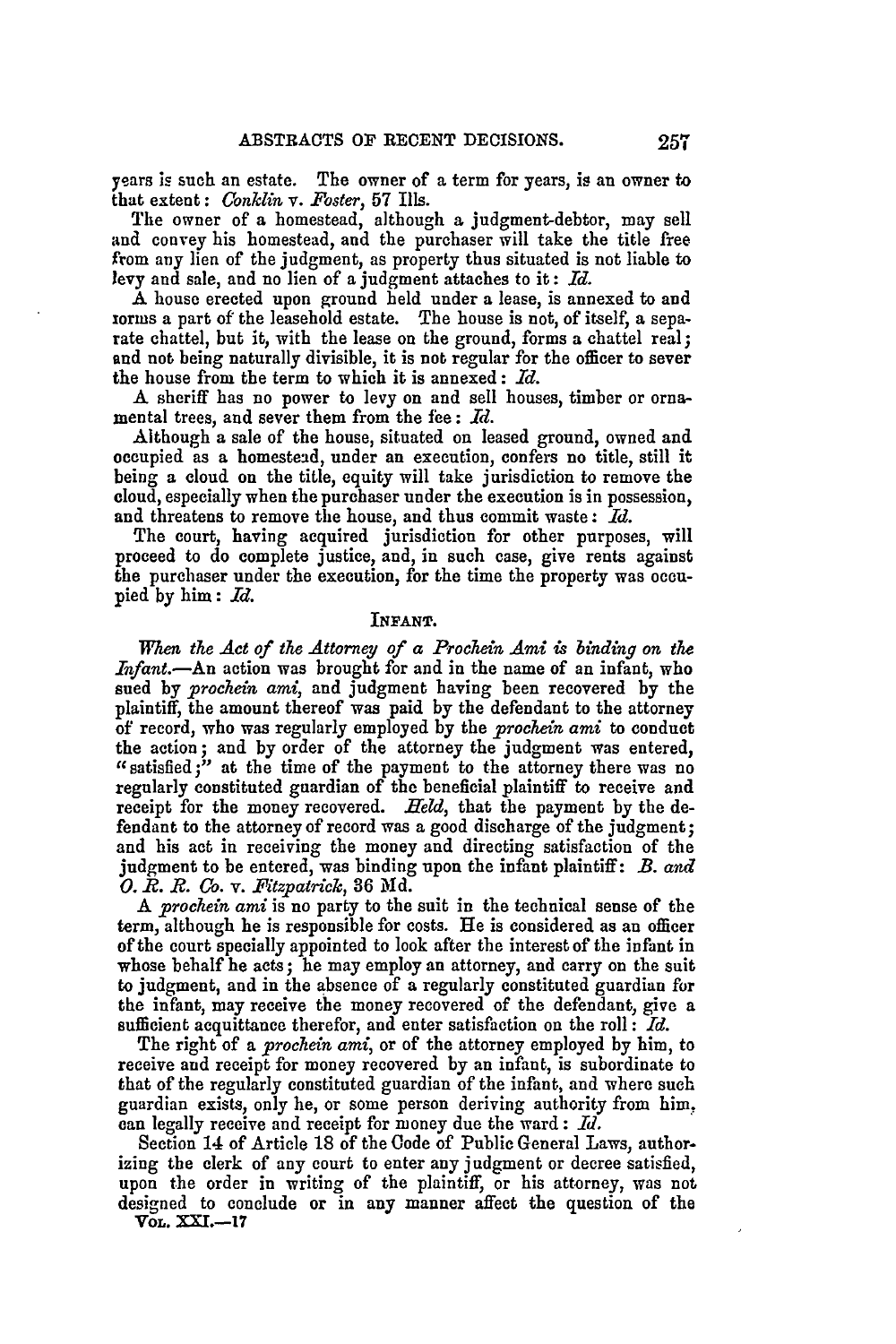attorney's authority to give such order; it was intended simply to direct and empower the clerk, upon the proper order of the plaintiff or his attorney, to enter judgments and decrees satisfied, without an order of court: *id.*

## **INSURANCE.**

*Proofs of Loss*—*Waiver of Objections to.*—Where the insured, within the time limited, furnished the agent of the insured with the preliminary proofs of the loss, and they were received without objection to their sufficiency, and objections to the payment of the loss were afterwards put upon other grounds,-held, that the defects in the proofs must be regarded as waived: *Taylor v. The Roger Williams insurance Co.,* 51 N. *11.*

*IIId*, also, that the waiver would extend to the case where, instead of the certificate of the nearest magistrate, as the rules required, a certificate of a reputable citizen, not a magistrate, was received and assented to by the agent of the insurer as sufficient: *Id.*

The instructions to the jury, that if the assent to this certificate was procured by the false representations of the insured there would be no waiver, were correct: *Id.*

#### LANDLORD AND TENANT. See *Homestead; Payment.*

*Presumption of Extinguishment of Rent.*—Where the relation of landlord and tenant has once been established, under a sealed lease, the mere circumstance that the landlord has not demanded the rent cannot justify the presumption that lie has extinguished the right to it, by a conveyance: *Lyon,* v. *Adde,* 63 Barb.

Where premises were conveyed to the defendant **by C.,** subject to the rents then due and to become due to S. V. R. and his heirs and assigns; *Held,* that by receiving his title subject to these rents, the defendant was estopped from denying that they were then subsisting liens upon the premises, and that the covenants to pay them were then in force : *Id.*

But that if that were not so, there was at least an explicit admission, in writing. by 0.. his grantor, of the subsistence of the covenant ; and that, by all the authorities, was sufficient to rebut the presumption of extinguishment, even as against a presumption of law: *Id.*

#### LICENSE.

*Effect of—Rcvocability.*—A license to do certain acts upon land does not convey any interest in the land; it amounts to nothing more than an excuse for acts which would otherwise be trespasses : *Blaisdell v. G. . and C. R. R.,* 51 N. II.

Any license pertaining to land may be revoked, so far as it is not executed; otherwise, a mere license might operate to convey an interest in land: *Id.*

A license **to** build a railroad upon one's land would excuse any acts properly done under the license while the same was in force, but such license might **be** revoked at pleasure, as to everything in the future: *id.*

Possession held under a license cannot be adverse: *Id.*

The decease of either party to such a license, or the conveyance by either of the rights affected by the license, operates as a revocation **:** *Id*

258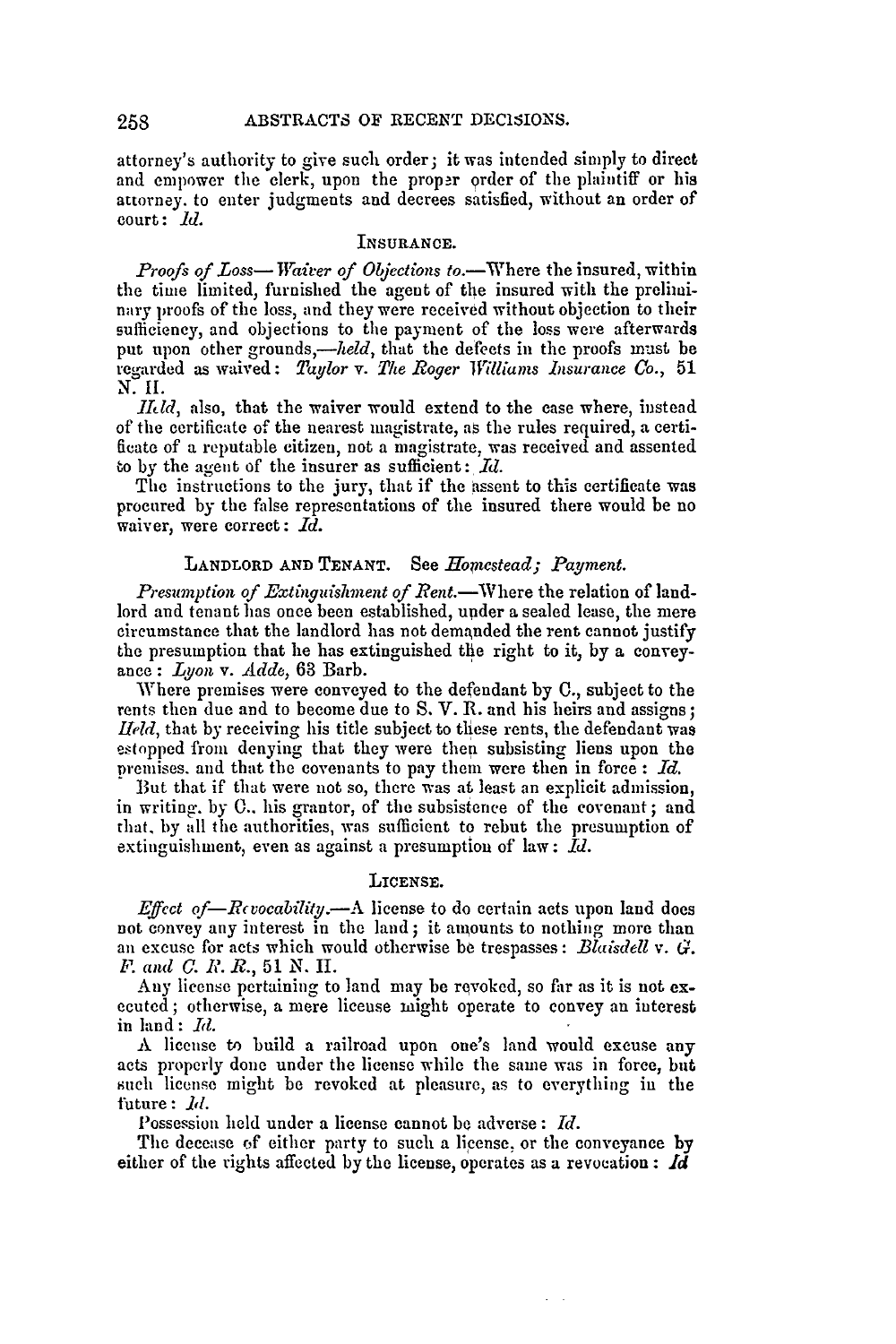#### MECHANIC'S LIEN. See *Hortgage.*

#### **MORTGAGE.**

*Mortgage for future Advances-Article 64, section 2 of the Code-When a Mortgage has Priority over a Mechanics' Lien-What constitutes the Commencement of a Building under the iMechanics' Lien Law.-* Where the amount intended to be secured is expressed in the mortgage, as required by the Code (art. 64, see. 2), it is valid, though designed to secure future advances to that extent: *Brooks* v. *Lester,* 36 Md.

**A** mortgage to secure the payment of a specified sum of money for building materials to that amount in value, to be furnished from time to time, as required **by** the mortgagor, is valid. The fact that the advances are to be made in *materials* in lieu of money, does not affect the validity of the instrument: *Id.*

In order to give a mortgage to secure advances priority over a me- chanics' lien, the mortgage must be recorded before the building is commenced: *d.*

The commencement of a building under the mechanics' lien law is the first labor done on the ground which is made the foundation of the building, and is to form part of the work suitable and necessary for its construction **:** *Id.*

## **NEGLIGENCE.**

*Action for Damages- Ordinary Care and Prudence-Proximat Cause- Want of due Care and* Caution.-Where a person walking on a railroad-track is run over and killed by an engine belonging to the railroad company, the company is responsible in damages for such killing, though the deceased was guilty of a want of ordinary care and prudence in so walking on the track, provided it appear that the accident would not have occurred if the agents of the railroad company had used in running the engine which occasioned the killing, ordinary prudence and care in giving reasonable and usual signals of its approach, and in keeping a reasonable look-out: B. *& 0. Railroad* v. *State, Use of Dougherty,* 36 **Md.**

In considering the question of ordinary care and prudence on the part of a person killed by being run over on a railroad-track, the jury have a right to take into consideration, together with the other facts of the case, the known and ordinary disposition of men to guard themselves against danger: *Id.*

Where a person walking on a railroad-track is run over by an engine belonging to the railroad company and operated by its agents, and in consequence of the injury thus received, dies shortly afterward, an action for damages for the use of his widow and children, is maintainable against the railroad company, if it appear that there was negligence on the part of its agents, which was the proximate and immediate cause of the injury, notwithstanding the deceased may have been guilty of a want of ordinary care and prudence, tending in a remote degree to cause the injury which resulted in his death: *Id.*

A person walking on a railroad-track, away from any public crossing, was told by his companion, who heard the noise, that an engine was coming, and he replied, **"I** seen a train running up and down the other track this evening," and was immediately run over by the approaching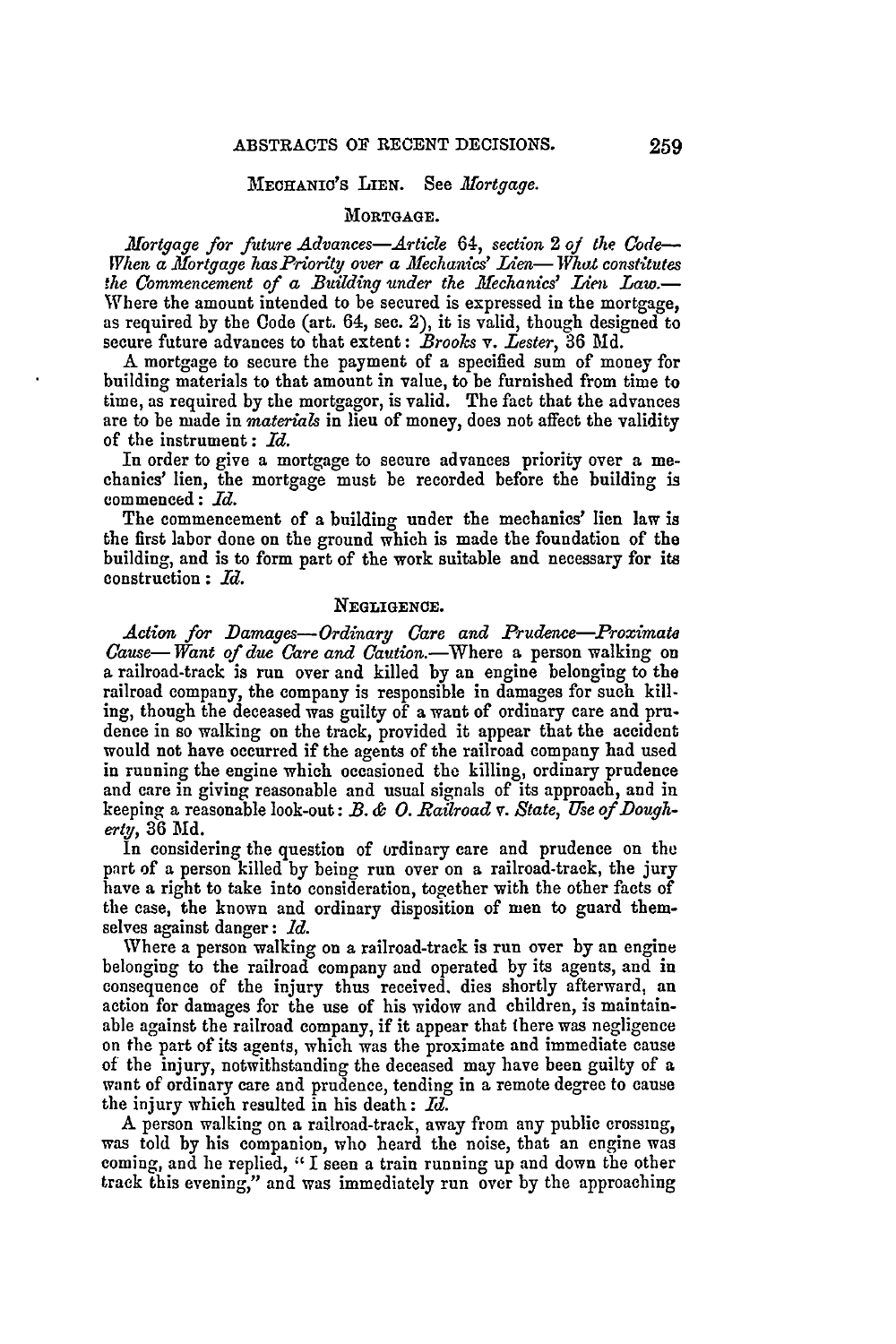engine, and died in consequence of the injury which he received. **In** an action against the railroad company by the state, in behalf of the widow and children of the deceased, it was *held,* That if the deceased at the time he received the warning from his companion, could have left the railroad-track, and under all the circumstances and surroundings of his situation had sufficient time to do so, and would by doing so have escaped injury, then his remaining upon the track of the railroad after such warning, was such a want of due care and caution on his part as to debar the equitable plaintiffs from recovery, though there was negligence on the part of the defendant's agents:  $Id.$ 

## **NUISANCE.**

*Liability* for.--The liability for a nuisance is not restricted to per-<br>sons who occasion the whole of it; but those who are guilty of doing but a part are liable also, if they do it with like intent: *The Chenanyo Bridge* Co. *v. Lewis et al., Ex'rs, &c.,* 63 Barb.

Thus, where the nuisance is not the structure, but the illegal *'use* of it, the liability attaches not only to those who are engaged in the use, but also to those who erected the structure with the knowledge, or the intent, that it should be put to the illegal use. **And** the liability of the builder is precisely the same as if he had been the employer, instead of the employee **:** *Id.*

It is the general rule that the creator of a nuisance is liable for its continuance. To this rule there is an exception, where he is not in possession of the premises, which are occupied by other persons claiming them as their own, and not holding as his tenants **:** Id.

## **PARTNERSHIP.**

*Troluntary Dissolution-Liability of Partners for Notes execated or endorsed by one of the Partners in the name of the Firm.-B.,* a member of the firm of B.  $\&$  T., engaged in the milling business, was in the habit of issuing and negotiating commercial paper in the name of the firm. for the purpose of raising money for the use of the firm, which paper was discounted by the bank of M., in its regular course of business. A voluntary dissolution of the firm took place, of which no notice was published, and of' which the bank had no actual knowledge. The bank continued to deal with B. on account of the firm, and after its dissolution discounted two notes drawn or endorsed by B. in the firm-name. B. died, and judgments on the notes were confessed by an attorney in favor of the bank against **T.,** the surviving partner. Executions were issued on the judgments and levied on the property of T. A bill was filed by T. to restrain the further execution of the writs of *fieri facias*, upon the grounds, among others, that the notes upon which the judgments were entered were drawn by B. after the dissolution of the firm, and negotiated by him for his private use and benefit; and further, that the suits on the notes were docketed, and judgments confessed thercon, without his authority or knowledge: Held. That the complainant was not entitled to the relief prayed, as no meritorious ground of defence was disclosed by the bill: *Taylor v. Hill*, 36 Md.

Notes executed or endorsed by one partner in the name of the firm, after a dissolution of the partnership, of which no notice was published,

260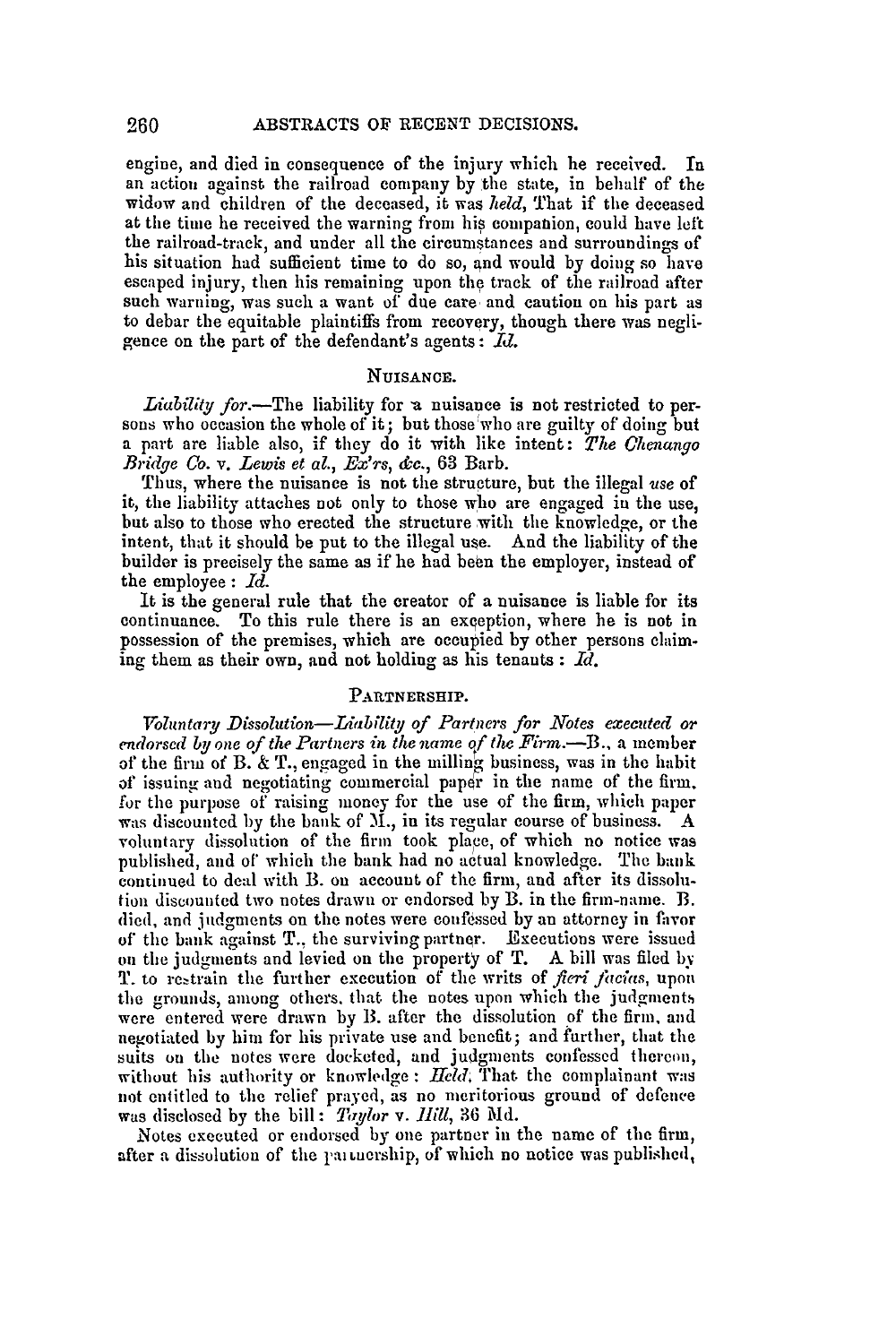are binding on the other partners, in the hands of strangers who received them for value, in the regular course of business, without actual knowledge of the dissolution: *Id.*

#### **PAYMENT.** See *Bils and Notes.*

*Presumption of.*—In the case of an obligation which can be extinguished by an act in pais-such as payment-there is an absolute presumption of payment, after the lapse of twenty years. It is a presumption of law, and can be rebutted only **by** some positive act of unequivocal recognition, like part payment, or a written admission, or at least a clear and well identified verbal promise or admission, intelligently made, within the period of twenty years: *Lyon* v. *Adde,* **63** Barb.

There is also another presumption-a presumption of fact, or more properly, in the nature of evidence which can be drawn **by** a jury from the circumstances of the case, in *less than twenty years : Id.*

But where the obligation can be extinguished only **by** deed, the rule is different. In that case, there is no presumption of law at all; but there is the same presumption in the nature of evidence, as in the other cases: *Id.*

It is a presumption to be drawn from all the circumstances of the case; but mere length of time, **by** itself, will never raise it. That one circumstance, of itself, is insufficient **; but** it is a circumstance from which, in connection with other circumstances, the satisfaction of the obligation may be found by a jury, or decreed by a court of chancery:  $Id$ .

Where a lease creates the relation of landlord and tenant, and the grantor's interest is an hereditament, descendible and hereditable, any release of the rent must be **by** deed; and there can be no presumption of payment, arising from lapse of time: *Id.*

Courts can draw no conclusion of *law* from the lapse of *time* during which rent has remained unpaid; but any presumption which they may raise must be drawn from all the facts and circumstances of the case as evidence, in the same manner in which a jury would draw inferences of fact: *Id.*

## PWADING. See *Venue.*

*Allegations and Proofs-Where* it was averred in the declaration that the defendant agreed to pay plaintiff five per cent. on the amount for which he should sell a mill of defendant, whatever it might amount to, is not sustained by evidence that defendant agreed to pay plaintiff five per cent. if he would sell the mill for five thousand dollars. In this there is a fatal variance between the contract declared upon and that proved: *Meifee v. Higgins,* **57** Ills.

Common Counts-Proof under.-Where a common count alleged an indebtedness of five hundred dollars for commissions on the sale of land and mill, such a count is not sustained by evidence of an exchange of the mill and land for other property. Had the special agreement been fully performed, and had nothing remained to be done but to pay the money due on the agreement, then a recovery might have been had under the common count, but plaintiff having failed to. perform hi part of the agreement, he cannot recover **:** *Id.*

## **RAILROAD.** See *Negligence.*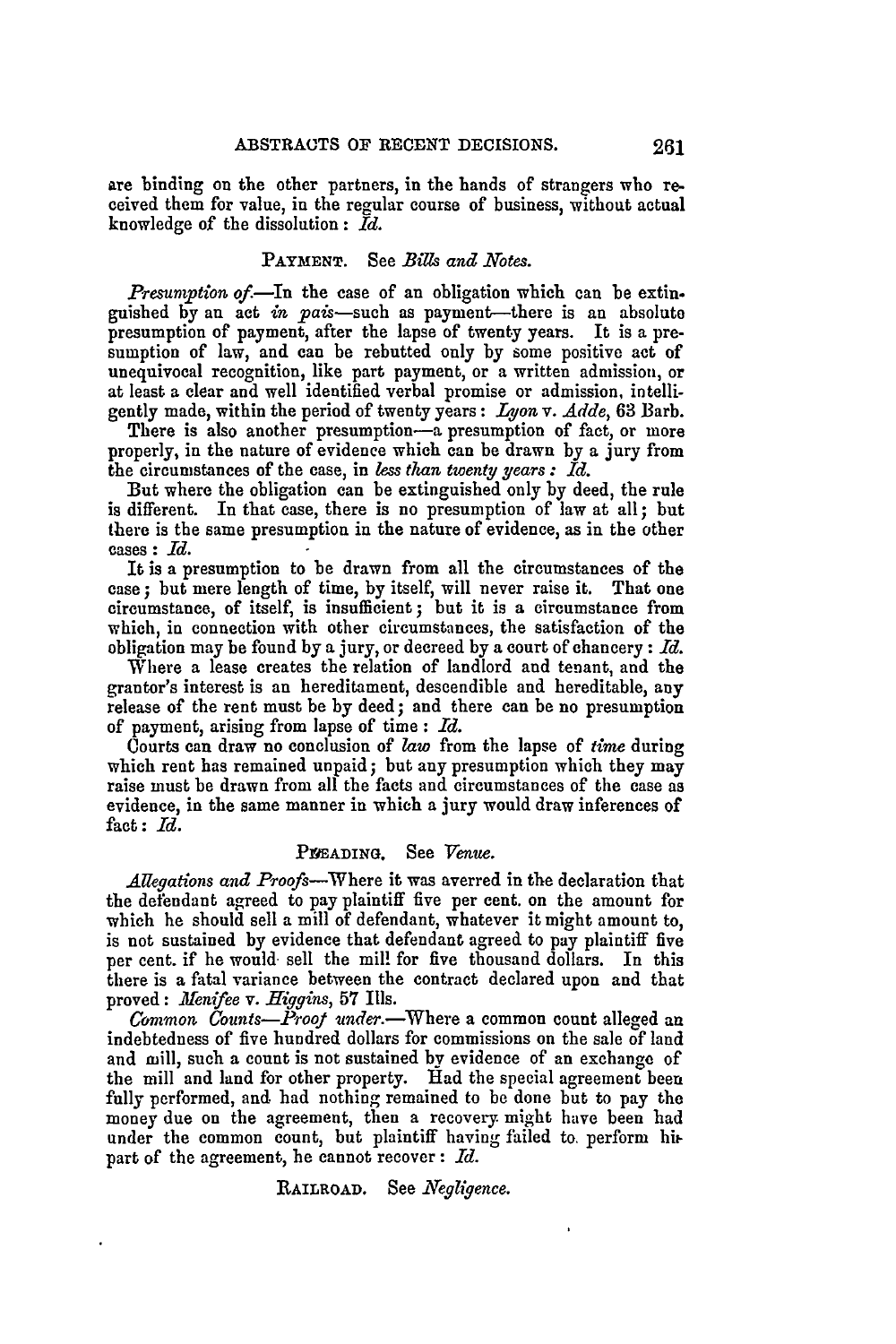#### SALE. See *Warranty.*

*Contract for Goods or for Labor in making them-Distinction between -Statute of Frauds* -Where the contract is for an article coming under the general denomination of goods, wares or merchandise, the quantity required and the price being agreed upon, it is a contract of sale within the Statute of Frauds, although the subject-matter, at the time of making the contract, does not exist in goods, but is to be converted into that state subsequently *b5* the maker and vendor; but if what is contemplated by the agreement is the peculiar skill, labor or care of the maker, then the contract is one for work and labor, and not within the statute : *Prescott v. Locke, 51 N.* H.

An article sold is at the risk of the buyer as soon as the contract of sale is perfected. If the sale is of things which consist in quantity, and which are sold by number, weight or measure, the sale is not perfect until the thing bargained for is counted, weighed or measured, for until that time it is not apparent which are the goods that make the object of the sale; but the contract relates only to an object which is indeterminate, and which can be determined only by the measuring weighing or counting, and the risk cannot fall but upon some determinate thing: *Id.* 

This rule holds, not only when the sale is of a certain quantity to be taken from a larger bulk, but also when the sale is of the entire quantity, provided it is made at the rate of so much the pound, measure or number; for the price being constituted only for each pound which shall be weighed, or for each number (as each hundred or thousand) which shall be measured, is not determined before the weighing or measuring: *Id.*

Both the delivery and acceptance of the thing sold must be unequivocal, in order to satisfy the requirements of the Statute of Frauds, and place the thing sold at the risk of the buyer: *Id.*

To constitute delivery so that the property bargained for will pass, nothing must remain to be done concerning it by either party : *Md.*

Where the existence of a contract is to be determined by the ascertainment of the mutual understanding of the parties, evidence of the independent understanding of each and every party to the contract is admissible : *Id.*

#### SLANDER.

Pleading and Evidence.-In an action of slander, for charging the plaintiff with having committed fornication, and the plea of justification averred that plaintiff had been guilty of fornication, without averring any time, it was error in the court to restrict the proof of her having committed fornication to two years before the words were spoken by defendant. The plea not being limited as to time, the proof should not have been. Proof of the truth of the plea without reference to when the act was committed, was pertinent to the issue, and should have been admitted : *Stowdl* v. *Buqle,* 57 Ills.

It was improper to admit evidence of the fact that there was a prier personal difficulty between defendant and the father of plaintiff. as it did not tend to prove actual malice against the plaintiff, and was not pertinent to the issue : *Id.*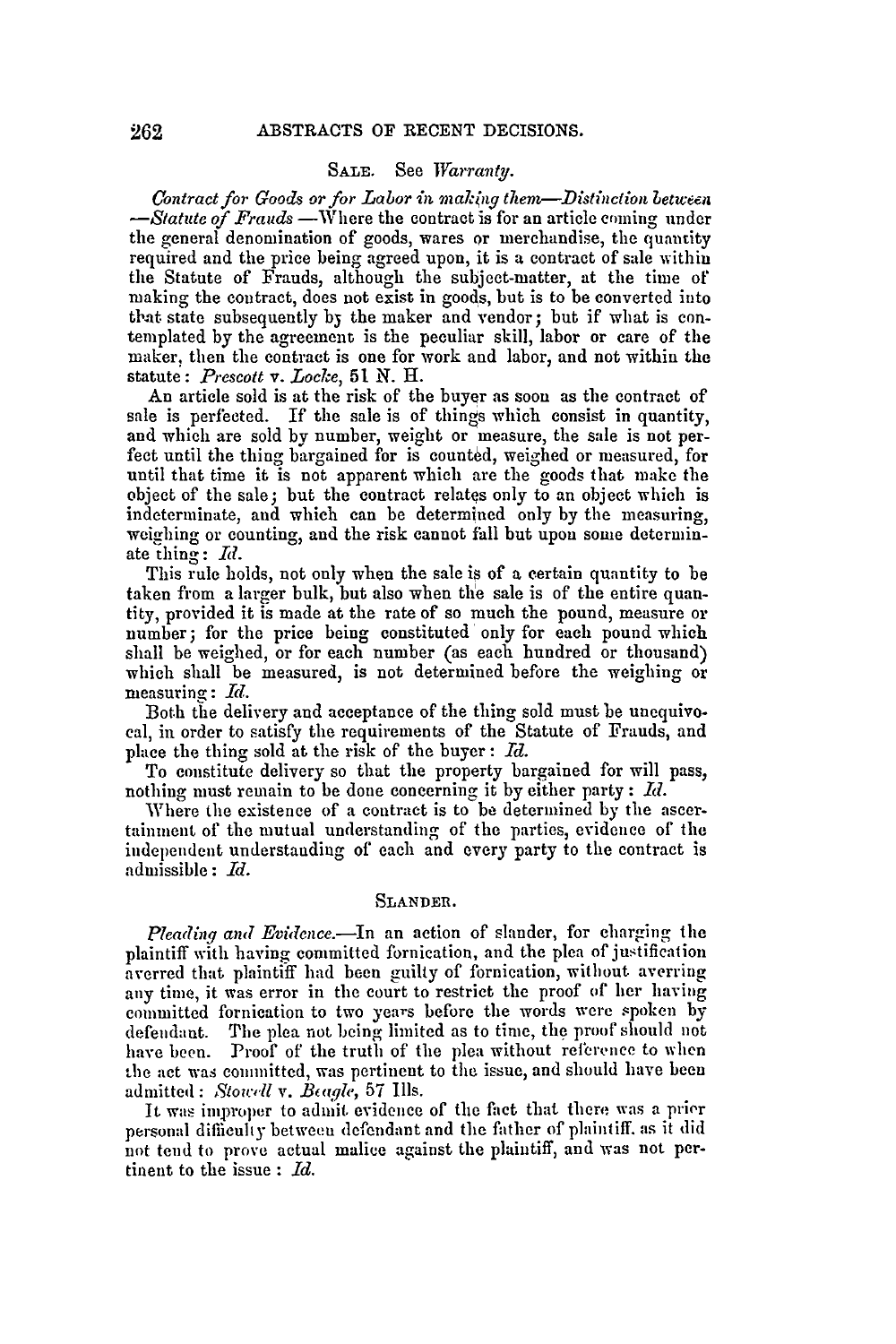Where the plea of justification set up the fact that the plaintiff had been guilty of fornication, it was error to instruct the jury that to maintain the plea the defendant must prove the words charged were true, on the grounds that plaintiff, although an unmarried woman, was guilty of fornication, and had been delivered of a child, and it was necessary that such alleged facts, constituting the justification, should be proved by clear and satisfactory evidence, and if not so proved, the defence would fail. Nothing being in the plea in regard to the plaintiff's having been delivered of a child, the instruction was too broad, and should not have been given. Such an instruction was well calculated to mislead the jury: *Id.*

## **STATUTES.**

*Retrospective-- When* Valid.--Retrospective statutes are not forbidden **by** the Constitution, in cases in which they do not impair the obligation of contracts, or partake of the character of *ex post facto* laws; and such statutes may be made, **by** express language, to have that effect. Yet, unless they are so expressed, by necessary implication they will be interpreted otherwise, and so that they shall not operate to change the existing state of things, or the common law : The People ex rel. Pitts v. *The Board of Supervisors of Ulster County,* **63** Barb.

The only exception to this rule is, that the doctrine does not apply to remedial statutes; which may be of a retrospective nature, provided they do not impair contracts or disturb absolute vested rights, and only go to confirm rights already existing, and are in furtherance of the remedy and add to the means of enforcing existing obligations: *Id.*

*What Statutes have a Retrospective Effect.*—By an act of the legislature, passed in April **1871,** the board of supervisors of any county in the state (except New York and Kings) were authorized, **by** a two-thirds vote, to legalize the irregular acts of any town officer, performed in good faith and within the scope of his authority; provided such legalization should be recommended by the county court; and to correct any manifest clerical or other error in any assessments or returns made **by** any town officer to such board of supervisors, **&c.** A county judge, assuming to act under this statute, recommended that the taxes which had been assessed against the relator for the years 1866, **1867** and 1868, be refunded to her, and made an order to that effect. The board of supervisors refused to refund or allow such taxes. *Held,* that the statute in question was to be deemed *prospective* only; and did not have a retro. active effect, so as to include taxes assessed prior to its passage: *Id.*

### TOWN. See *Highway.*

#### VENDOR **AND** PURCHASER.

*Forfeiture of Contract-Delay in Performane-Fraud-Defective Title-Specific Performane.-Although* a contract for the sale of land reserves the right to declare it forfeited, and the right to retain the money already paid on the purchase in case the vendee fails to make prompt payment as the several instalments of the purchase-money fall due, still the vendor cannot declare such a forfeiture where the land thus sold is encumbered, and he is unable to perform his part of his contract, by conveying a clear and perfect title according to the agreement: *Wallace* v. *XcLaughlin,* 57 Ills.